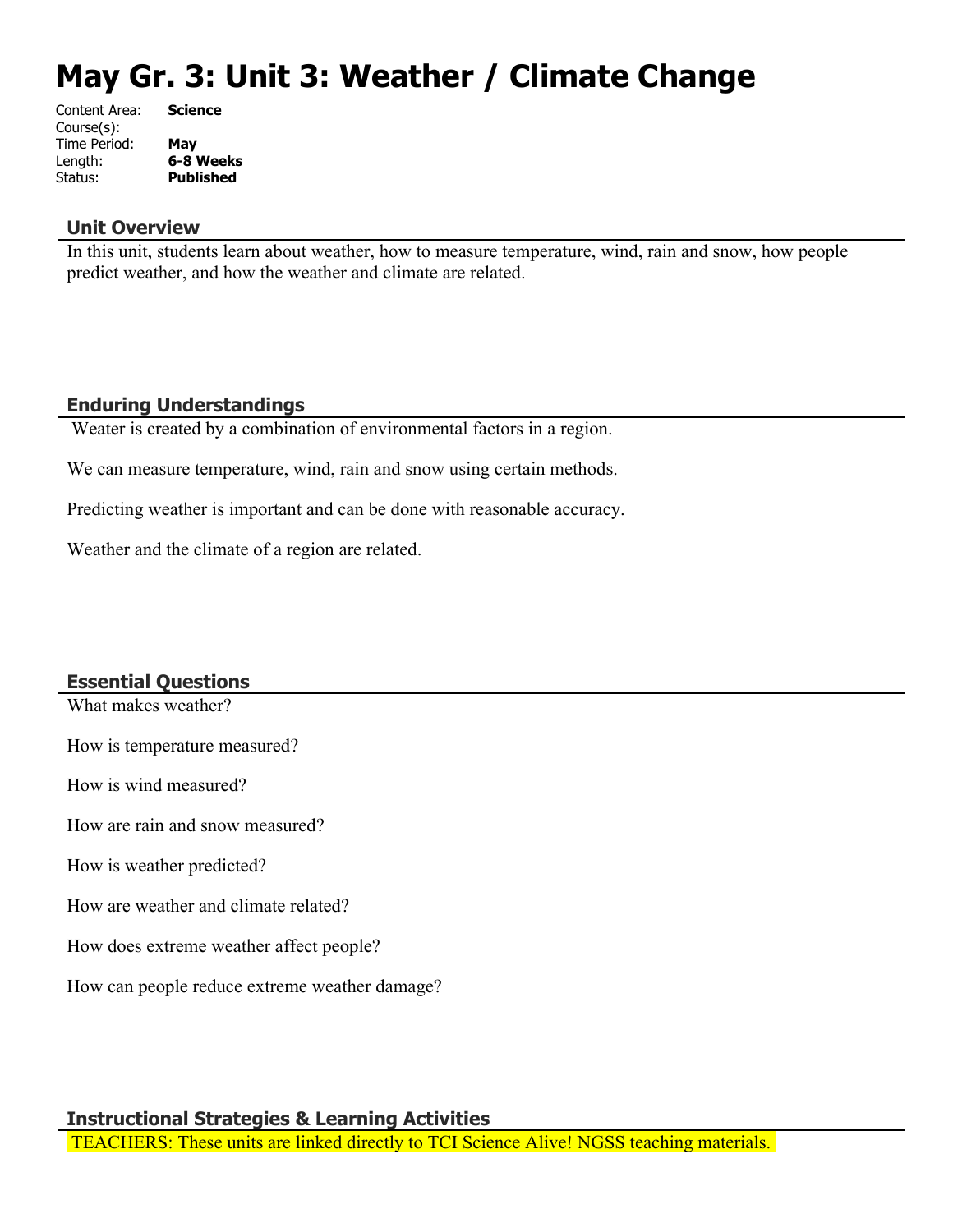#### [What Makes Weather?](https://subscriptions.teachtci.com/shared/programs/154/lessons/1598/slide_shows)

Students act as movie makers. They watch videos to observe weather in different movie locations. Then they create a movie scene about experiencing weather in one of those locations.

[Reading Further](https://subscriptions.teachtci.com/shared/sections/11400?program_id=154&student_view=true): Weather Superheroes

 $\bullet$  [2](https://subscriptions.teachtci.com/shared/programs/154/lessons/1494/slide_shows)

#### [How Is Temperature Measured?](https://subscriptions.teachtci.com/shared/programs/154/lessons/1494/slide_shows)

Students use thermometers to record the temperature for several days and analyze their data.

[Reading Further](https://subscriptions.teachtci.com/shared/sections/11421?program_id=154&student_view=true): Too Hot, Too Cold!

 $\bullet$   $\underline{3}$  $\underline{3}$  $\underline{3}$ 

#### [How Is Wind Measured?](https://subscriptions.teachtci.com/shared/programs/154/lessons/1495/slide_shows)

Students build anemometers to measure wind speed for several days and then analyze their data.

[Reading Further](https://subscriptions.teachtci.com/shared/sections/11430?program_id=154&student_view=true): Big City Weather

 $\bullet$   $4$ 

#### [How Are Rain and Snow Measured?](https://subscriptions.teachtci.com/shared/programs/154/lessons/1496/slide_shows)

Students build rain gauges to measure rainfall for five days. They graph the daily rainfall in their area and then make predictions based on data.

[Reading Further](https://subscriptions.teachtci.com/shared/sections/11443?program_id=154&student_view=true): The Driest Place on Earth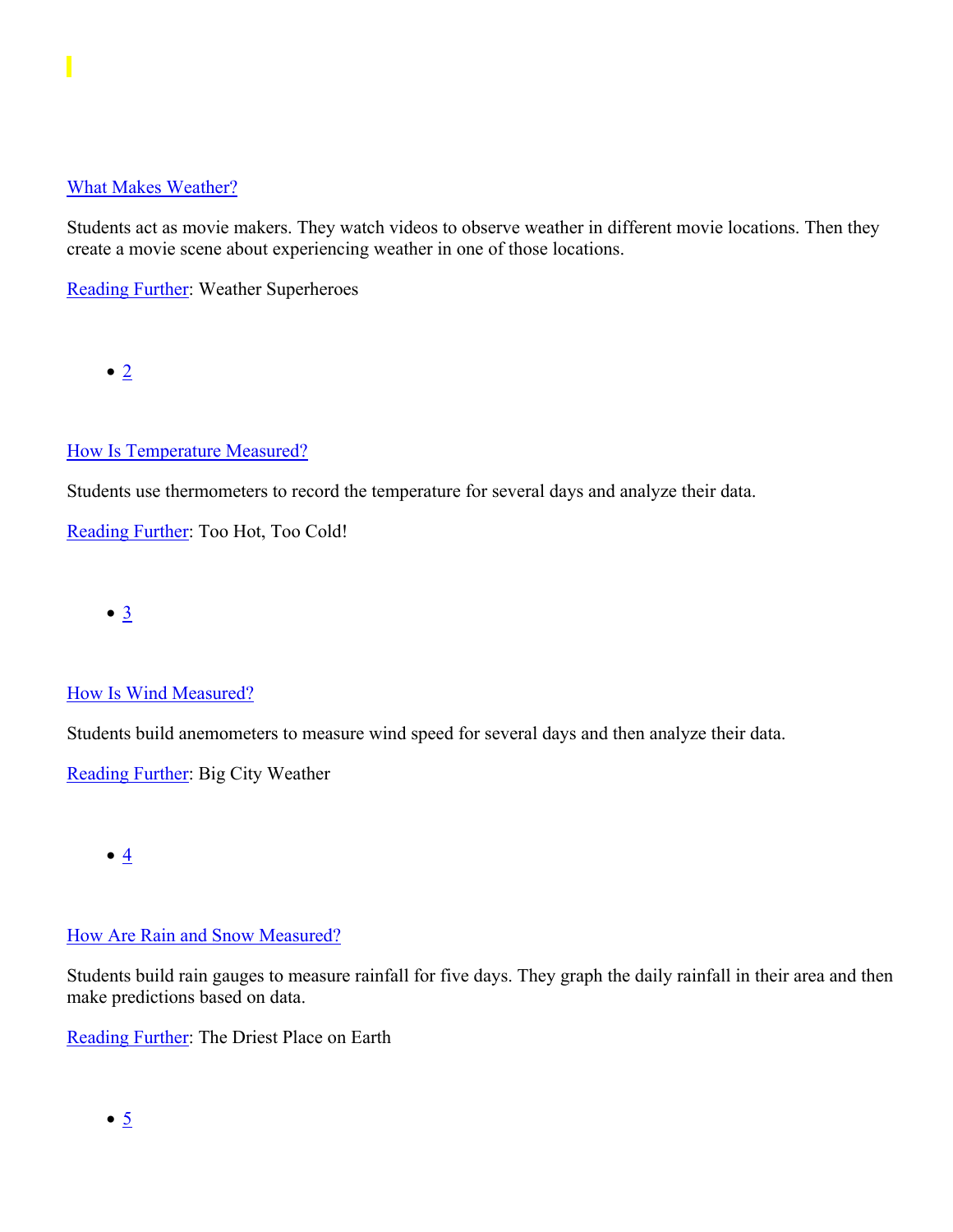#### [How Is Weather Predicted?](https://subscriptions.teachtci.com/shared/programs/154/lessons/1497/slide_shows)

Students work in groups to design and build a weather station. Then they analyze weather data and use the data to predict weather for the following year.

[Reading Further](https://subscriptions.teachtci.com/shared/sections/11450?program_id=154&student_view=true): Animal Weather Forecasters

[6](https://subscriptions.teachtci.com/shared/programs/154/lessons/1498/slide_shows)

#### [How Are Weather and Climate Related?](https://subscriptions.teachtci.com/shared/programs/154/lessons/1498/slide_shows)

Students go on a world tour. Each group gathers information on the climate of one location to lead the class at their tour stop.

[Reading Further](https://subscriptions.teachtci.com/shared/sections/11459?program_id=154&student_view=true): Wild Turkeys Are Back

 $\bullet$  [7](https://subscriptions.teachtci.com/shared/programs/154/lessons/1499/slide_shows)

#### [How Does Extreme Weather Affect People?](https://subscriptions.teachtci.com/shared/programs/154/lessons/1499/slide_shows)

Students act as storm chasers. They watch videos of extreme weather and identify what type of extreme weather is shown. Then they examine images to find out the effects of extreme weather.

[Reading Further](https://subscriptions.teachtci.com/shared/sections/11468?program_id=154&student_view=true): Weather Beacons

 $\bullet$  [8](https://subscriptions.teachtci.com/shared/programs/154/lessons/1500/slide_shows)

 $\overline{a}$ 

#### [How Can People Reduce Extreme Weather Damage?](https://subscriptions.teachtci.com/shared/programs/154/lessons/1500/slide_shows)

Students determine the criteria and constraints of lightning rod and levee designs. They debate and vote for one lightning rod design and one levee design.

[Reading Further](https://subscriptions.teachtci.com/shared/sections/11482?program_id=154&student_view=true): Weather on Fire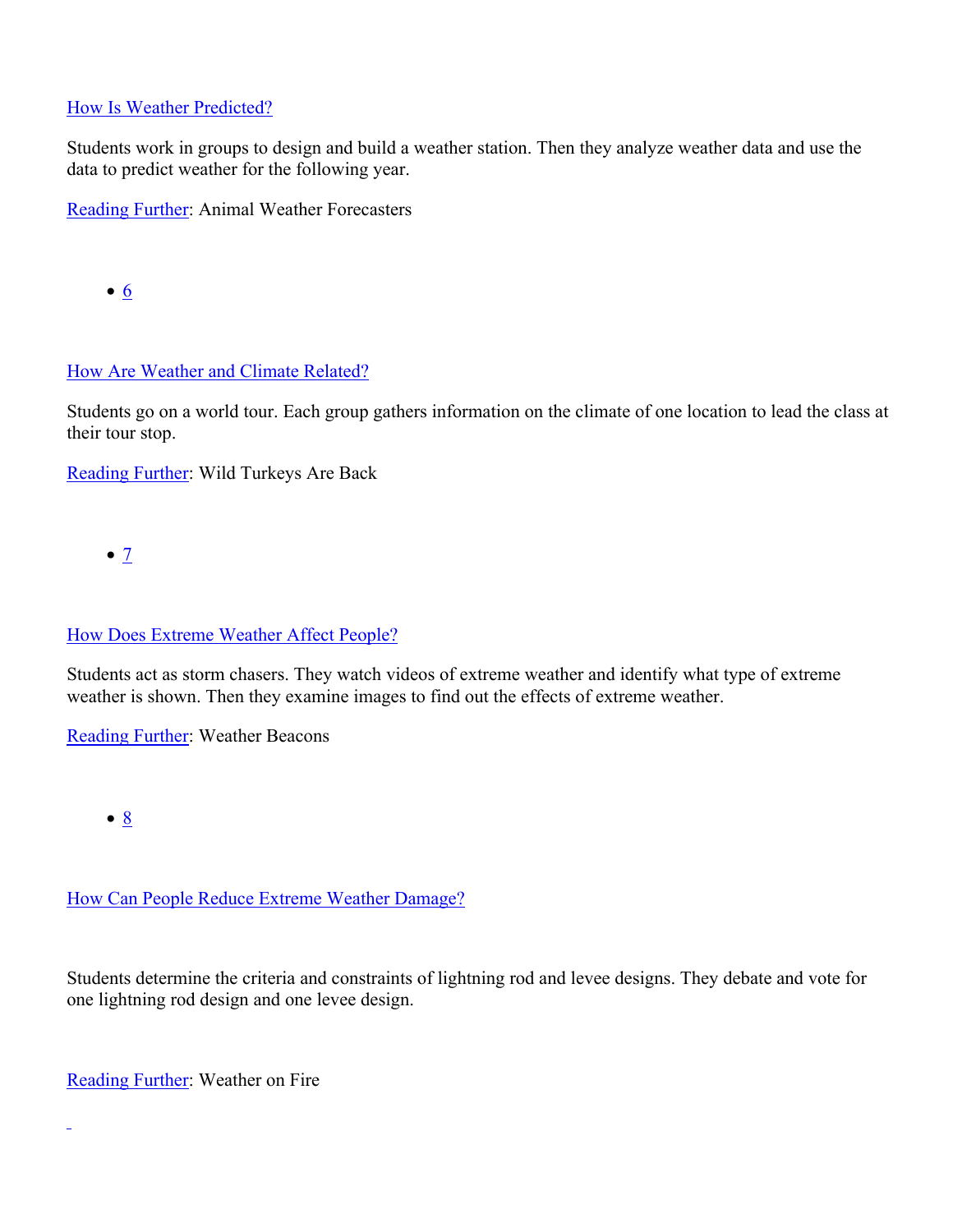## **Integration of Career Exploration, Life Literacies and Key Skills**

| TECH.9.4.5.DC.4      | Model safe, legal, and ethical behavior when using online or offline technology (e.g.,<br>8.1.5.NI.2).                                                                                                                                       |
|----------------------|----------------------------------------------------------------------------------------------------------------------------------------------------------------------------------------------------------------------------------------------|
| <b>CRP.K-12.CRP2</b> | Apply appropriate academic and technical skills.                                                                                                                                                                                             |
| TECH.9.4.5.CT.4      | Apply critical thinking and problem-solving strategies to different types of problems such<br>as personal, academic, community and global (e.g., 6.1.5. Civics CM.3).                                                                        |
| <b>CRP.K-12.CRP5</b> | Consider the environmental, social and economic impacts of decisions.                                                                                                                                                                        |
| CRP.K-12.CRP4        | Communicate clearly and effectively and with reason.                                                                                                                                                                                         |
| CRP.K-12.CRP11       | Use technology to enhance productivity.                                                                                                                                                                                                      |
| TECH.9.4.5.Cl.2      | Investigate a persistent local or global issue, such as climate change, and collaborate with<br>individuals with diverse perspectives to improve upon current actions designed to address<br>the issue (e.g., 6.3.5. Civics PD.3, W.5.7).    |
| CRP.K-12.CRP9        | Model integrity, ethical leadership and effective management.                                                                                                                                                                                |
| CRP.K-12.CRP8        | Utilize critical thinking to make sense of problems and persevere in solving them.                                                                                                                                                           |
| WRK.9.2.5.CAP.1      | Evaluate personal likes and dislikes and identify careers that might be suited to personal<br>likes.                                                                                                                                         |
| <b>CRP.K-12.CRP7</b> | Employ valid and reliable research strategies.                                                                                                                                                                                               |
| TECH.9.4.5.IML.6     | Use appropriate sources of information from diverse sources, contexts, disciplines, and<br>cultures to answer questions (e.g., RI.5.7, 6.1.5. HistoryCC.7, 7.1.NM. IPRET.5).                                                                 |
| TECH.9.4.5.Cl.1      | Use appropriate communication technologies to collaborate with individuals with diverse<br>perspectives about a local and/or global climate change issue and deliberate about<br>possible solutions (e.g., W.4.6, 3.MD.B.3, 7.1.NM.IPERS.6). |
| TECH.9.4.5.CT.2      | Identify a problem and list the types of individuals and resources (e.g., school, community<br>agencies, governmental, online) that can aid in solving the problem (e.g., 2.1.5.CHSS.1, 4-<br>ESS3-1).                                       |
| TECH.9.4.5.DC.8      | Propose ways local and global communities can engage digitally to participate in and<br>promote climate action (e.g., 6.3.5.GeoHE.1).                                                                                                        |
| <b>CRP.K-12.CRP1</b> | Act as a responsible and contributing citizen and employee.                                                                                                                                                                                  |
| CRP.K-12.CRP12       | Work productively in teams while using cultural global competence.                                                                                                                                                                           |

#### **Technology and Design Integration**

Students will interact with the SmartBoards, Chromebooks, and Document Camera.

| TECH.8.1.5.A.CS1    | Understand and use technology systems                                                                         |
|---------------------|---------------------------------------------------------------------------------------------------------------|
|                     | Data can be organized, displayed, and presented to highlight relationships.                                   |
| TECH.8.1.5.E.CS3    | Evaluate and select information sources and digital tools based on the appropriateness for<br>specific tasks. |
| CS.3-5.8.2.5. ITH.1 | Explain how societal needs and wants influence the development and function of a<br>product and a system.     |
| TECH.8.2.5.B.CS2    | The effects of technology on the environment.                                                                 |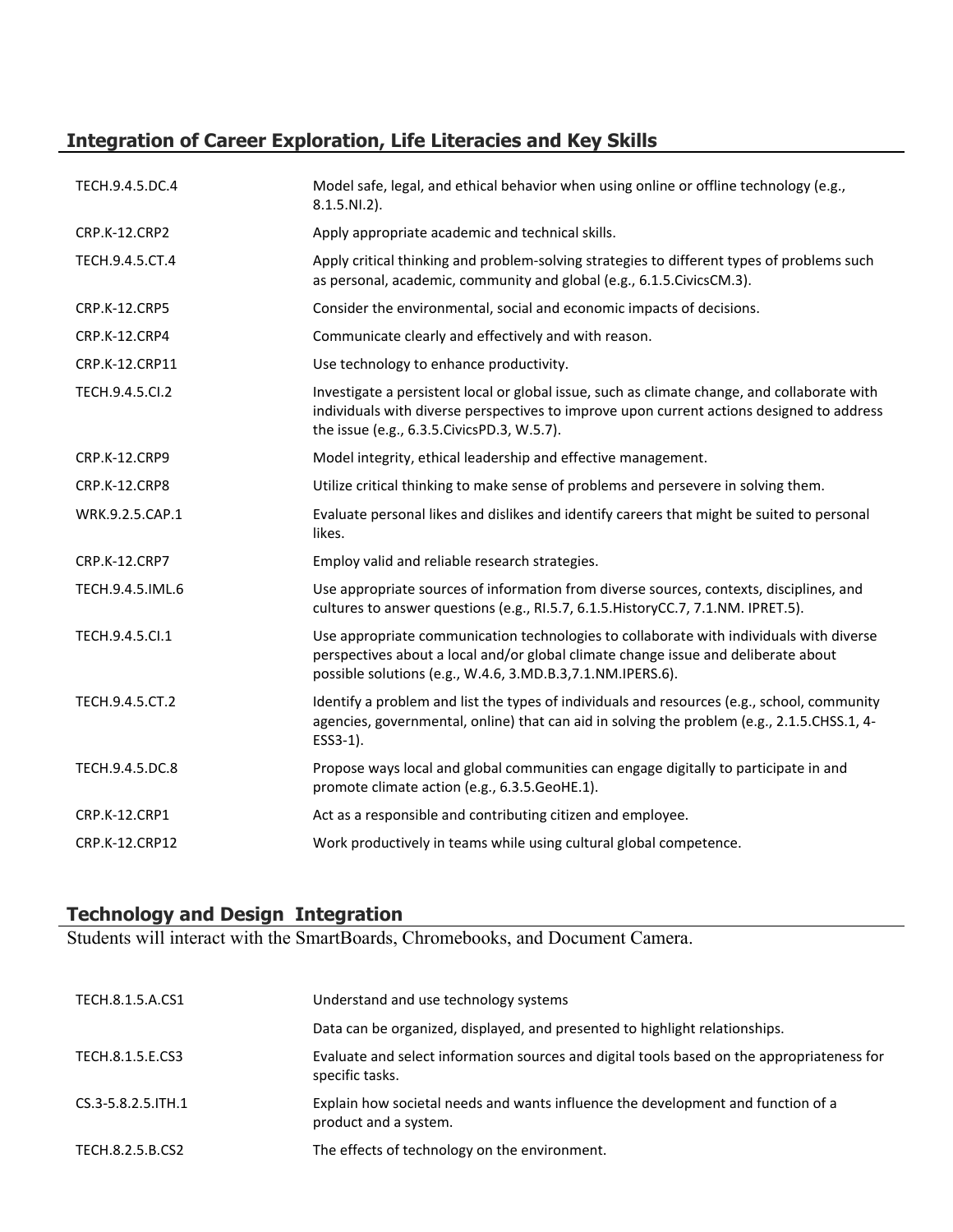| CS.3-5.8.1.5.DA.1 | Collect, organize, and display data in order to highlight relationships or support a claim.                                                                                                                         |
|-------------------|---------------------------------------------------------------------------------------------------------------------------------------------------------------------------------------------------------------------|
| TECH.8.1.5.A.4    | Graph data using a spreadsheet, analyze and produce a report that explains the analysis of<br>the data.                                                                                                             |
| TECH.8.1.5.B.CS2  | Create original works as a means of personal or group expression.                                                                                                                                                   |
| TECH.8.2.5.A.1    | Compare and contrast how products made in nature differ from products that are human<br>made in how they are produced and used.                                                                                     |
| CS.3-5.8.2.5.ED.4 | Explain factors that influence the development and function of products and systems (e.g.,<br>resources, criteria, desired features, constraints).                                                                  |
| CS.3-5.8.2.5.ED.1 | Explain the functions of a system and its subsystems.                                                                                                                                                               |
| CS.3-5.8.2.5.ED.2 | Collaborate with peers to collect information, brainstorm to solve a problem, and evaluate<br>all possible solutions to provide the best results with supporting sketches or models.                                |
| TECH.8.2.5.C.CS2  | The application of engineering design.                                                                                                                                                                              |
| TECH.8.1.5.A.2    | Format a document using a word processing application to enhance text and include<br>graphics, symbols and/or pictures.                                                                                             |
| CS.3-5.8.2.5.ED.5 | Describe how specifications and limitations impact the engineering design process.                                                                                                                                  |
| CS.3-5.8.2.5.ED.6 | Evaluate and test alternative solutions to a problem using the constraints and trade-offs<br>identified in the design process.                                                                                      |
|                   | Technology innovation and improvement may be influenced by a variety of factors.<br>Engineers create and modify technologies to meet people's needs and wants; scientists<br>ask questions about the natural world. |
| TECH.8.1.5.A.1    | Select and use the appropriate digital tools and resources to accomplish a variety of tasks<br>including solving problems.                                                                                          |
| TECH.8.1.5.E.CS2  | Locate, organize, analyze, evaluate, synthesize, and ethically use information from a<br>variety of sources and media.                                                                                              |
| TECH.8.1.5.A.CS2  | Select and use applications effectively and productively.                                                                                                                                                           |
| TECH.8.1.5.D.CS1  | Advocate and practice safe, legal, and responsible use of information and technology.                                                                                                                               |
| TECH.8.2.5.C.4    | Collaborate and brainstorm with peers to solve a problem evaluating all solutions to<br>provide the best results with supporting sketches or models.                                                                |
| TECH.8.1.5.D.1    | Understand the need for and use of copyrights.                                                                                                                                                                      |

# **Interdisciplinary Connections**

| MA.3.MD.A.2 | Measure and estimate liquid volumes and masses of objects using standard units of grams<br>(g), kilograms (kg), and liters (I). Add, subtract, multiply, or divide to solve one-step word<br>problems involving masses or volumes that are given in the same units, e.g., by using<br>drawings (such as a beaker with a measurement scale) to represent the problem. |
|-------------|----------------------------------------------------------------------------------------------------------------------------------------------------------------------------------------------------------------------------------------------------------------------------------------------------------------------------------------------------------------------|
| LA.W.3.1    | Write opinion pieces on topics or texts, supporting a point of view with reasons.                                                                                                                                                                                                                                                                                    |
| LA.L.3.3    | Use knowledge of language and its conventions when writing, speaking, reading, or<br>listening.                                                                                                                                                                                                                                                                      |
| LA.W.3.2    | Write informative/explanatory texts to examine a topic and convey ideas and information<br>clearly.                                                                                                                                                                                                                                                                  |
| LA.L.3.1    | Demonstrate command of the conventions of standard English grammar and usage when<br>writing or speaking.                                                                                                                                                                                                                                                            |
| LA.RI.3.4   | Determine the meaning of general academic and domain-specific words and phrases in a<br>text relevant to a grade 3 topic or subject area.                                                                                                                                                                                                                            |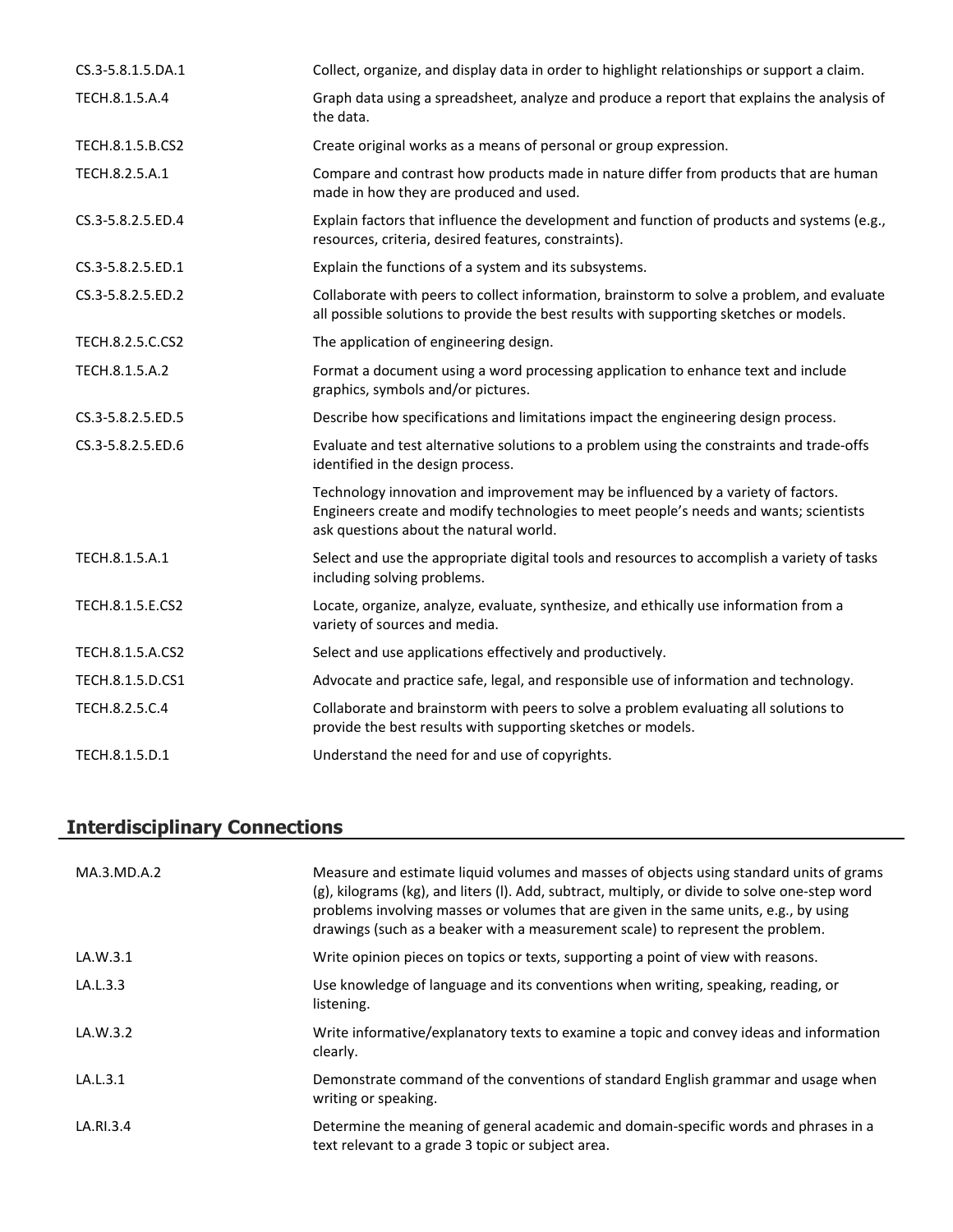| LA.RI.3.5  | Use text features and search tools (e.g., key words, sidebars, hyperlinks) to locate<br>information relevant to a given topic efficiently.                                                                                      |
|------------|---------------------------------------------------------------------------------------------------------------------------------------------------------------------------------------------------------------------------------|
| LA.RI.3.6  | Distinguish their own point of view from that of the author of a text.                                                                                                                                                          |
| LA.RI.3.1  | Ask and answer questions, and make relevant connections to demonstrate understanding<br>of a text, referring explicitly to the text as the basis for the answers.                                                               |
| LA.W.3.4   | With guidance and support from adults, produce writing in which the development and<br>organization are appropriate to task and purpose. (Grade-specific expectations for writing<br>types are defined in standards 1-3 above.) |
| LA.RI.3.7  | Use information gained from text features (e.g., illustrations, maps, photographs) and the<br>words in a text to demonstrate understanding of the text (e.g., where, when, why, and<br>how key events occur).                   |
| LA.RI.3.2  | Determine the main idea of a text; recount the key details and explain how they support<br>the main idea.                                                                                                                       |
| LA.RI.3.3  | Describe the relationship between a series of historical events, scientific ideas or concepts,<br>or steps in technical procedures in a text, using language that pertains to time, sequence,<br>and cause/effect.              |
| LA.RI.3.8  | Describe the logical connection between particular sentences and paragraphs in a text<br>(e.g., comparison, cause/effect, first/second/third in a sequence) to support specific points<br>the author makes in a text.           |
| LA.RI.3.9  | Compare, contrast and reflect on (e.g., practical knowledge, historical/cultural context,<br>and background knowledge) the most important points and key details presented in two<br>texts on the same topic.                   |
| LA.L.3.2   | Demonstrate command of the conventions of standard English capitalization, punctuation,<br>and spelling when writing.                                                                                                           |
| LA.RI.3.10 | By the end of the year, read and comprehend literary nonfiction at grade level text-<br>complexity or above, with scaffolding as needed.                                                                                        |
| LA.W.3.7   | Conduct short research projects that build knowledge about a topic.                                                                                                                                                             |
| MA.3.MD.A  | Solve problems involving measurement and estimation of intervals of time, liquid<br>volumes, and masses of objects.                                                                                                             |
| LA.W.3.8   | Recall information from experiences or gather information from print and digital sources;<br>take brief notes on sources and sort evidence into provided categories.                                                            |
| LA.RF.3.3  | Know and apply grade-level phonics and word analysis skills in decoding and encoding<br>words.                                                                                                                                  |
| LA.RF.3.4  | Read with sufficient accuracy and fluency to support comprehension.                                                                                                                                                             |
| LA.SL.3.1  | Engage effectively in a range of collaborative discussions (one-on-one, in groups, and<br>teacher led) with diverse partners on grade 3 topics and texts, building on others' ideas<br>and expressing their own clearly.        |

#### **Differentiation**

- Understand that gifted students, just like all students, come to school to learn and be challenged.
- Pre-assess your students. Find out their areas of strength as well as those areas you may need to address before students move on.
- Consider grouping gifted students together for at least part of the school day.
- Plan for differentiation. Consider pre-assessments, extension activities, and compacting the curriculum.
- Use phrases like "You've shown you don't need more practice" or "You need more practice" instead of words like "qualify" or "eligible" when referring to extension work.
- Encourage high-ability students to take on challenges. Because they're often used to getting good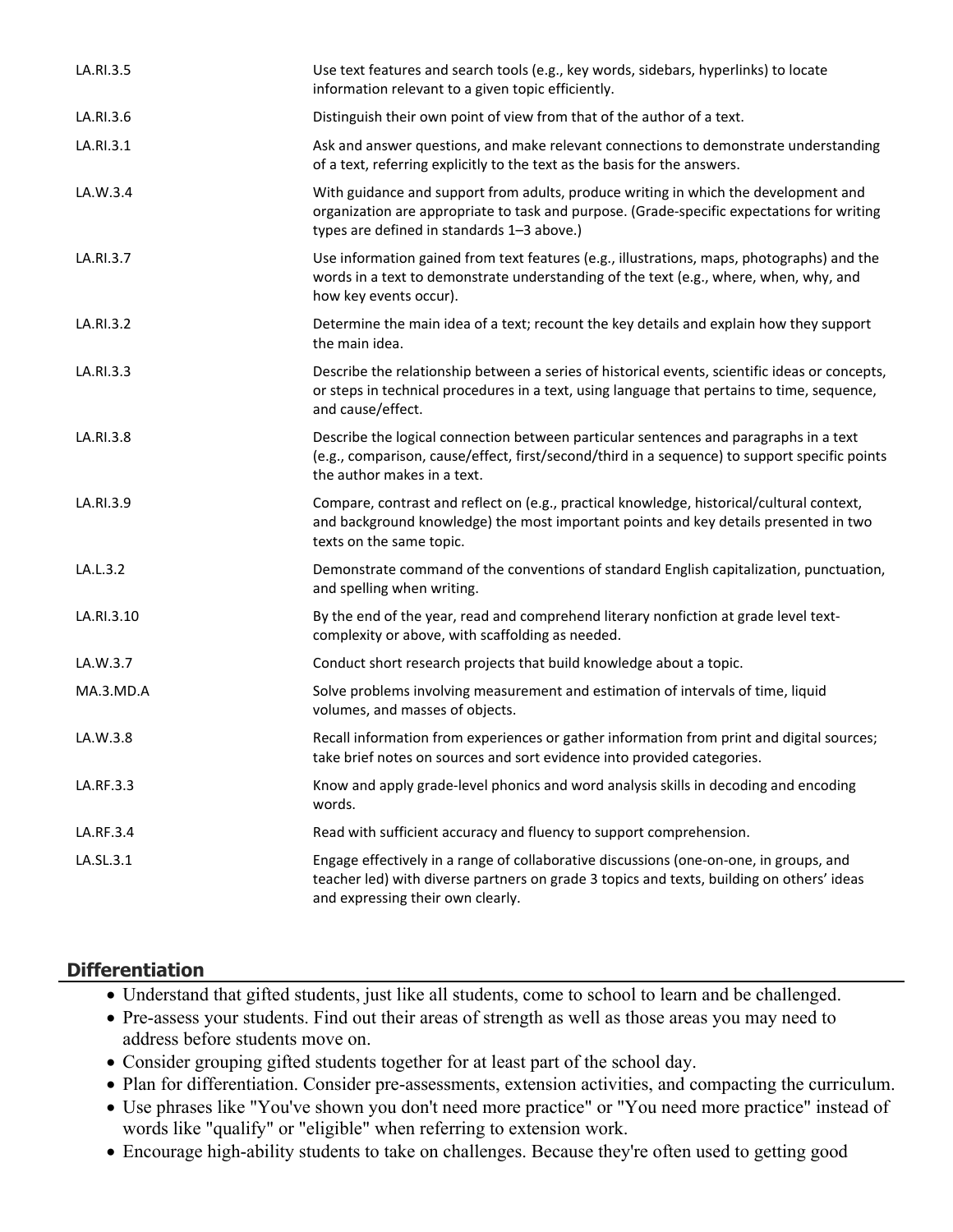grades, gifted students may be risk averse.

#### **Definitions of Differentiation Components**:

- o Content the specific information that is to be taught in the lesson/unit/course of instruction.
- o Process how the student will acquire the content information.
- o Product how the student will demonstrate understanding of the content.
- o Learning Environment the environment where learning is taking place including physical location and/or student grouping

#### **Differentiation occurring in this unit:**

Utilize differentiation suggestions in the TCI Science Alive! program for enrichment and support.

#### **Modifications & Accommodations**

Refer to QSAC EXCEL SMALL SPED ACCOMMOCATIONS spreadsheet in this discipline.

#### **Modifications and Accommodations used in this unit:**

Utilize 504 and IEP accommodations where required.

#### **Benchmark Assessments**

**Benchmark Assessments** are given periodically (e.g., at the end of every quarter or as frequently as once per month) throughout a school year to establish baseline achievement data and measure progress toward a standard or set of academic standards and goals.

#### **Schoolwide Benchmark assessments:**

Aimsweb benchmarks 3X a year

Linkit Benchmarks 3X a year

DRA

#### **Additional Benchmarks used in this unit:**

Nonfiction DRA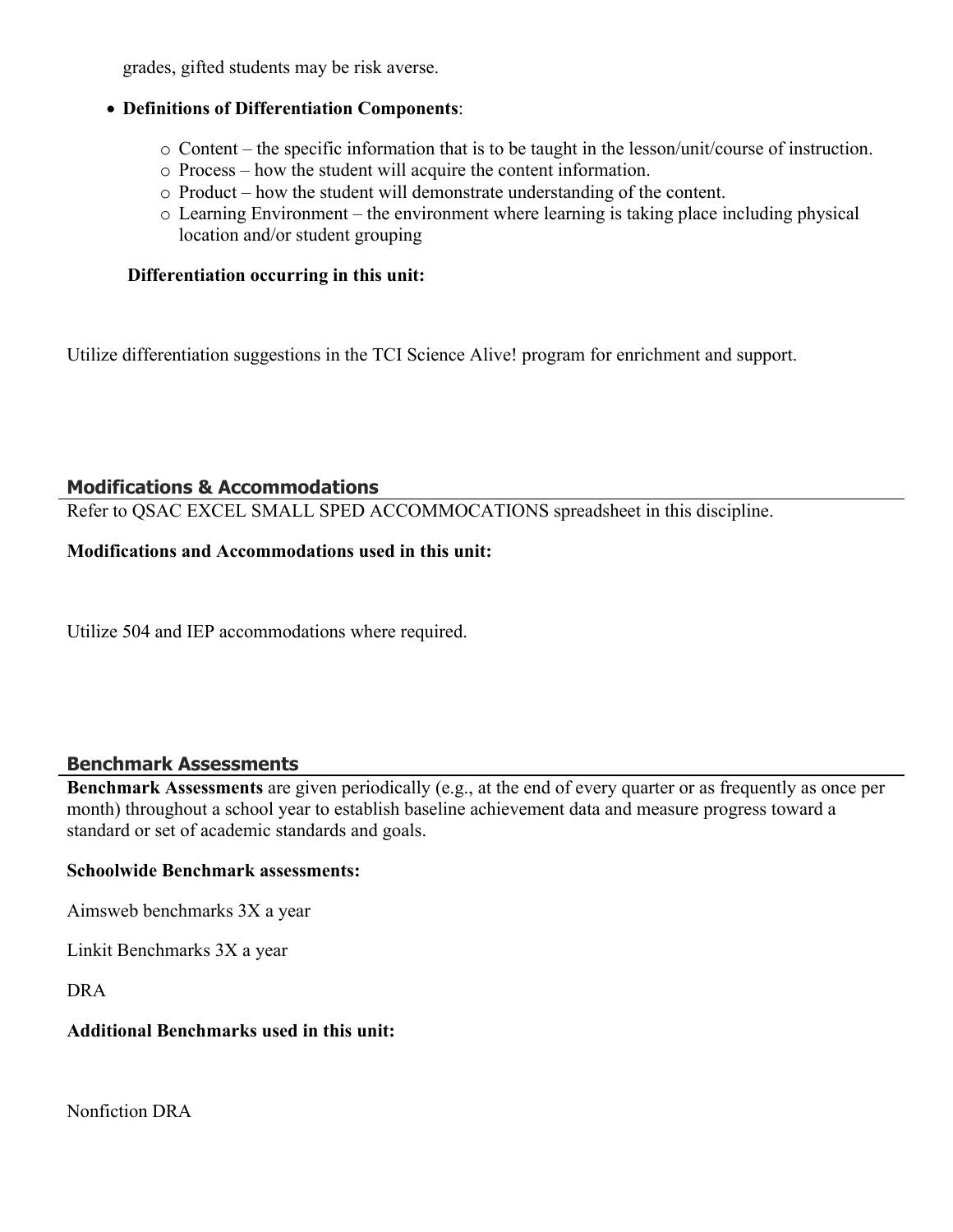#### **Formative Assessments**

 Assessment allows both instructor and student to monitor progress towards achieving learning objectives, and can be approached in a variety of ways. **Formative assessment** refers to tools that identify misconceptions, struggles, and learning gaps along the way and assess how to close those gaps. It includes effective tools for helping to shape learning, and can even bolster students' abilities to take ownership of their learning when they understand that the goal is to improve learning, not apply final marks (Trumbull and Lash, 2013). It can include students assessing themselves, peers, or even the instructor, through writing, quizzes, conversation, and more. In short, formative assessment occurs throughout a class or course, and seeks to improve student achievement of learning objectives through approaches that can support specific student needs (Theal and Franklin, 2010, p. 151).

#### **Formative Assessments used in this unit:**

- TCI worksheets, quizzes
- Questioning and Discussion
- Teacher observation
- Labs and Hands on activities
- Whiteboard Response
- Think-Pair Share
- Workbook pages
- Writing/Performance rubrics included in lesson

#### **Summative Assessments**

**Summative assessments** evaluate student learning, knowledge, proficiency, or success at the conclusion of an instructional period, like a unit, course, or program. Summative assessments are almost always formally graded and often heavily weighted (though they do not need to be). Summative assessment can be used to great effect in conjunction and alignment with formative assessment, and instructors can consider a variety of ways to combine these approaches.

#### **Summative assessments for this unit:**

Unit assessments in the TCI program

Performance Task